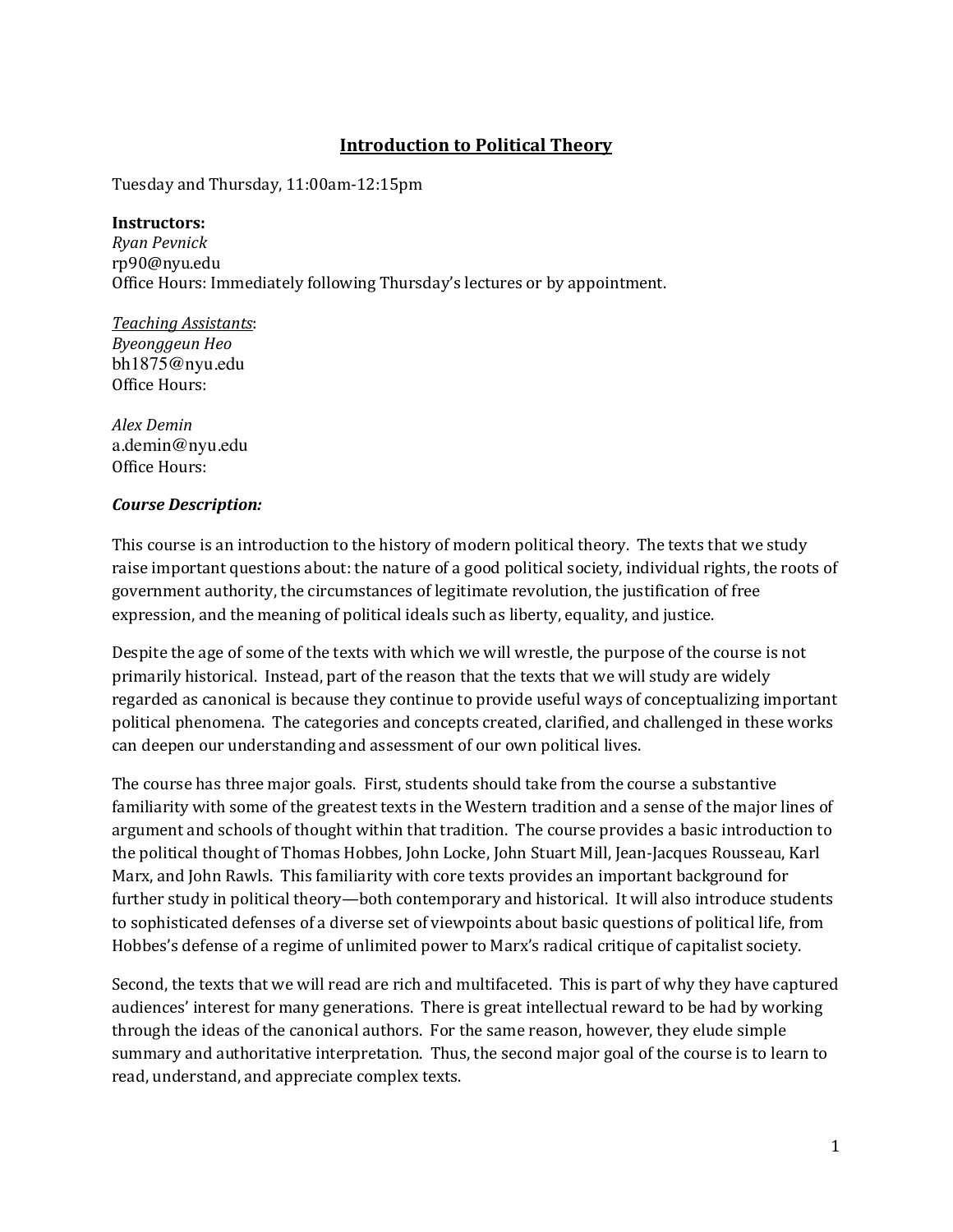Third, studying the classic treatments of important political concepts should allow us to gain a greater sophistication and perspective in our own deployment of them. In other words, it should make us more reflective and self-conscious about the way that we employ political concepts (including equality, liberty, legitimacy, and justice).

As much as circumstances allow, *I will run the course synchronously rather than recording lectures for 'on demand' consumption.* The hope, as much as possible, is to retain the relatively lively discussions that are an important feature of the course under ordinary circumstances. Understanding the texts requires active engagement with the ideas, and this is much more likely to transpire in a setting in which it is possible to have an interactive discussion.

## *Required Texts:*

Students should purchase the following books. Please pay special attention to securing the correct edition. This is important for two reasons. First, we will be referring directly to the texts in class. This can only be efficiently done if we all have the same pagination. Second, we will sometimes be working with translations. Translations vary considerably in their quality, accuracy, and readability. Poor translations can make the books unnecessarily difficult to understand.

- Thomas Hobbes *Leviathan* (Oxford World Classics).
- John Locke *Political Writings* ed. David Wootton (Hackett).
- John Stuart Mill On Liberty and Other Essays (Oxford World's Classics).
- Karl Marx *Selected Writings* ed. Simon (Hackett).
- Jean-Jacques Rousseau *The Basic Political Writings* (Hackett).
- John Rawls *A Theory of Justice* (Harvard/Belknap) (Original or Revised Edition).

Because these are very widely used texts, fairly cheap used copies are available. Please have the relevant text in class so that we can easily consult it. Assigned readings not taken from these books will be available on the NYU Classes Page.

## *Requirements & Grading:*

Grades will be determined as follows:

- 1. Reading Response Papers (20%)
- 2. First Paper  $(20\%)$
- 3. Second Paper (20%)
- 4. Final Exam  $(30\%)$
- 5. Attendance & Participation (10%)

## *Reading Response Papers:*

Students are required to write a weekly reading response. Responses, which are to be submitted via the recitation section's NYU Classes Page, are due on Thursdays by 10:30am. These essays, limited to three hundred words, will answer a specific question posed at the beginning of the week. Since the purpose of the exercise is to engage with the readings prior to class discussion, late papers will not be accepted.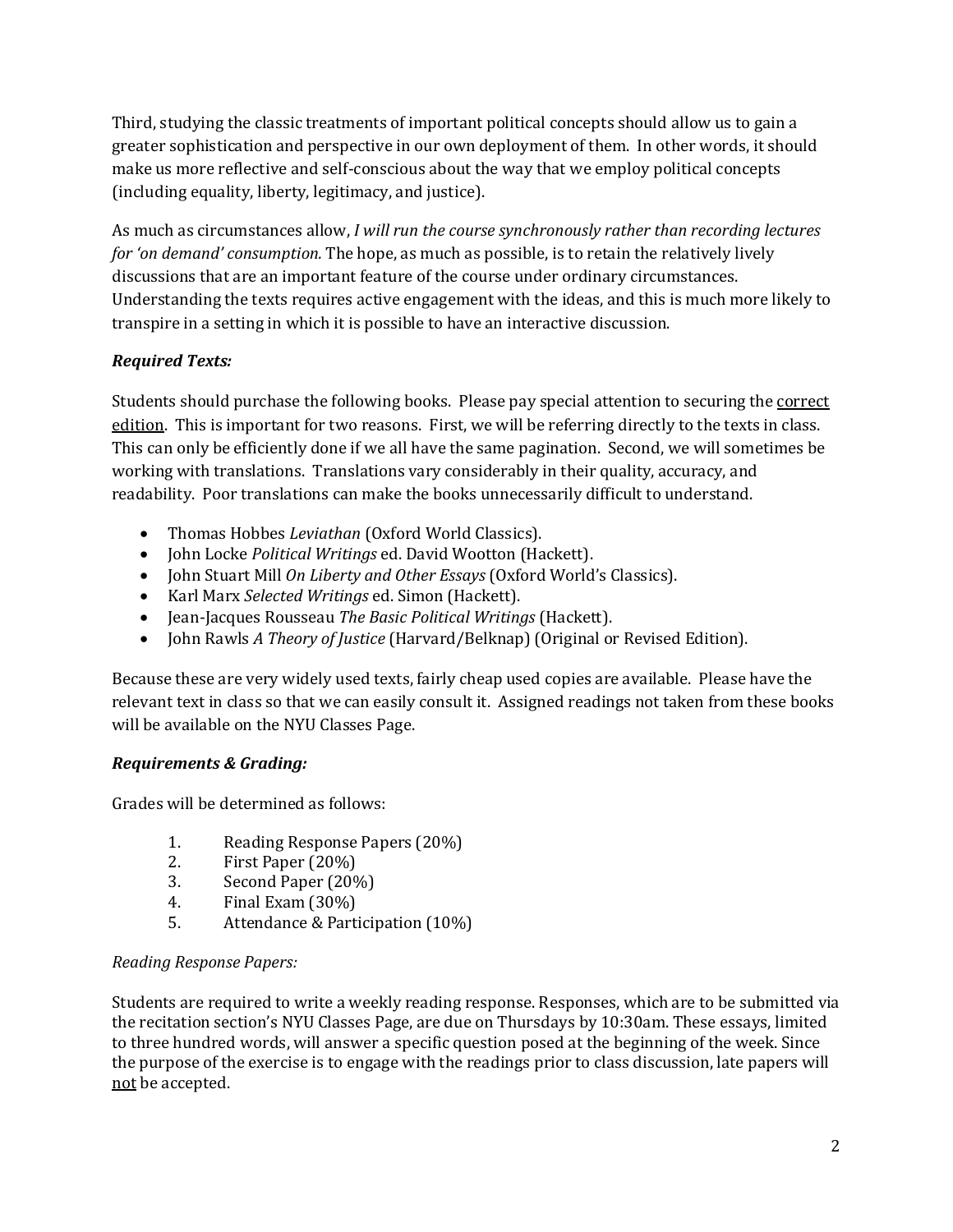However, in order to provide leeway for the inevitable illness, family emergency, etc. that arises over the course of the semester, each student will be permitted to miss *one* response without penalty or justification. If there are extenuating circumstances that are ongoing throughout the semester (e.g., significant illness), please discuss them with your teaching assistant. While relaxation of general policies is possible in exceptional cases, this will require documentation.

Although students may discuss response paper questions with one another, students should write responses on their own.

### *Recitations:*

The material that we cover is complex and difficult. It is to your great benefit to discuss the issues and arguments covered in reading and lectures with your peers and teaching assistant. For this reason, attendance of recitation is required. Additionally, in order to maintain a consistent community in discussion sections, students are to attend only the recitation section in which they are enrolled.

Attendance, *thoughtful* participation and respectful engagement with the ideas of fellow students are means not only towards one's own learning, but also an important element of the recitation's overall success. Thus, one has to *earn* credit for participation. This entails coming prepared with questions, informed criticisms, and comments on the readings.

### *Academic Integrity:*

It is expected that all assignments will be solely the work of the student who turns them in. As such, students should be careful to properly reference the ideas and words of others. *Plagiarism and other forms of academic dishonesty will not be tolerated.* 

### *Course Schedule & Readings:*

The readings listed under a day's class will be the subject of that meeting's lecture. Students are to have completed that reading *prior* to class. Please note that this schedule is aspirational: it is subject to change depending on our progress over the course of the semester.

The reading questions listed along with the assignments are meant to help direct students towards important issues in the readings. Although they certainly do not cover everything that is important in the readings, an inability to answer the questions is a sign of not having read with sufficient care.

- 1. Introduction (1/28)
- 2. Hobbes: Introduction and the State of Nature  $(2/2)$ 
	- a. Leviathan, Hobbes's Introduction and Chapters 11, 13-14.
	- b. Reading Questions: Why does Hobbes think that it is important to carefully read oneself when laying out a doctrine of political theory? What does he mean by this? What is the state of nature? Why is life there "nasty, brutish, and short"?
- 3. Hobbes: The Social Contract  $(2/4)$ 
	- a. Leviathan, Paragraphs 1-9 of Chapter 15 and Chapters 17 and 21.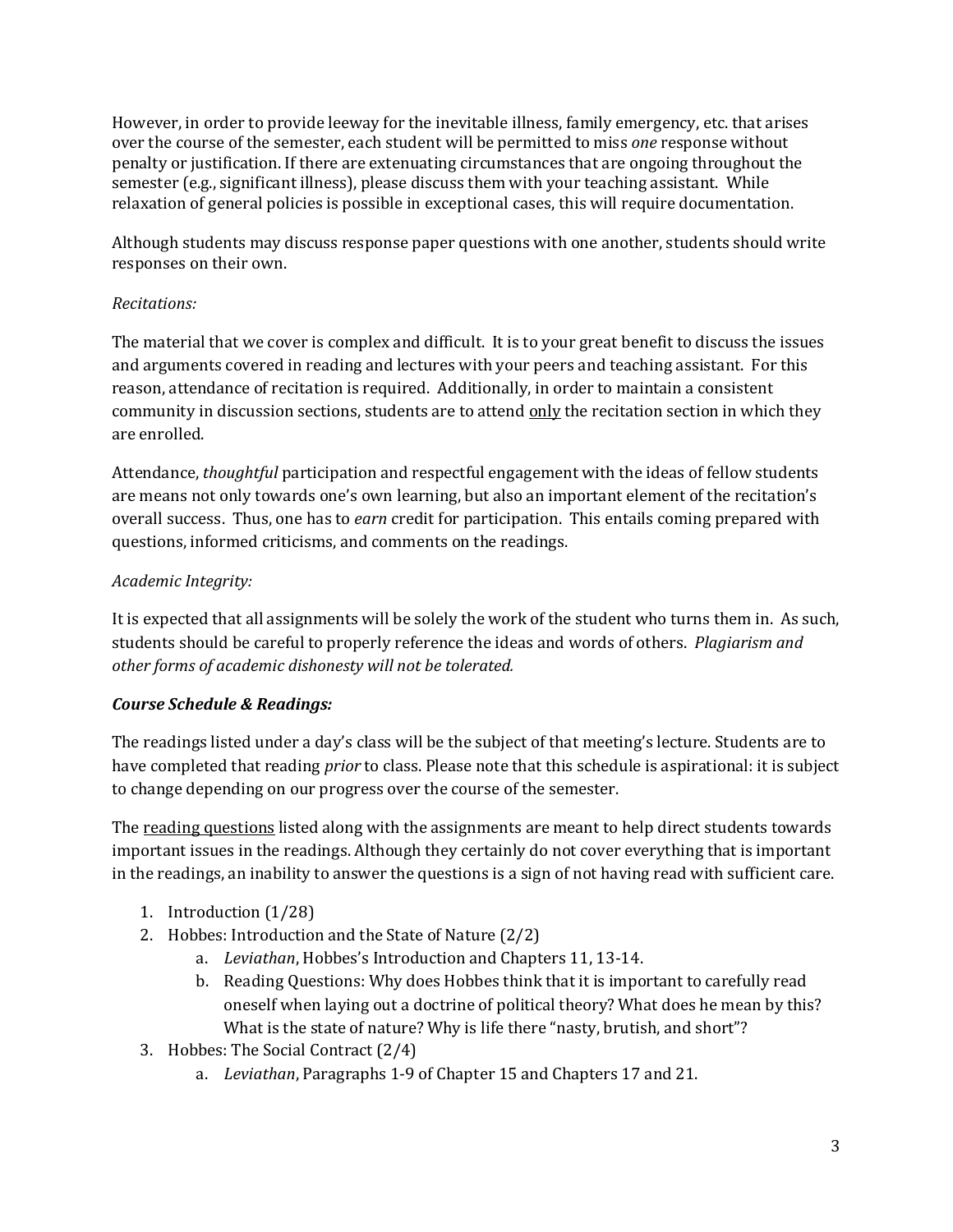- b. Reading Questions: How does the social contract help address the problems that arise in the state of nature? What obligations does the sovereign incur as a result of the social contract? What is the challenge presented by the "foole" in Chapter 15 and how does Hobbes respond to it?
- 4. Hobbes: The Argument for Absolute Sovereignty (2/9)
	- a. Leviathan, Chapters 18, 29-30.
	- b. Reading Questions: Why does Hobbes think that we should resist any attempts to limit the powers of government? Is he persuasive? Is it ever permissible to resist the sovereign?
- 5. Hobbes: Representation & Democracy  $(2/11)$ 
	- a. Leviathan, Chapter 19.
	- b. Mancur Olson 'Dictatorship, Democracy, and Development' (NYU Classes).
	- c. Reading Questions: Is Hobbes's preferred form of government representative? Is Hobbes's doctrine compatible with democracy? What are Hobbes's reasons for disliking democratic government? Is Olson's argument for democratic government compatible with Hobbes's premises? Why or why not?
- 6. Locke: Natural Law & Punishment  $(2/16)$ 
	- a. 2<sup>nd</sup> Treatise, Chapters 1-4.
		- i. §6 is of particular importance
	- b. Reading Questions: What does Locke mean when he says that the state of nature has a law of nature that governs it? What does that law require? Where does it come from?
- No Class, Legislative Day (2/18)
- 7. Locke: Property (2/23)
	- a. 2<sup>nd</sup> Treatise, Chapter 5.
	- b. 1st Treatise, §42.
	- c. Reading Questions: How does one come to own property on Locke's account? What limits are there to the accumulation of property?
- 8. Locke: Social Contract and Revolution (2/25)
	- a. 2<sup>nd</sup> *Treatise*, Chapters 9, 11, 14, and from Chapter 19 paragraphs 211-227 and 240-243.
	- b. Reading Questions: How does Locke's account of the problems in the state of nature differ from that given by Hobbes? How do those differences translate into different accounts of the legitimate role of government?
- 9. Locke: Consent and Political Obligation (3/2)
	- a. 2<sup>nd</sup> Treatise, Chapter 7, paragraphs 87-94 and Chapter 8.
	- b. Martin Luther King Jr. "Letter from a Birmingham Jail" (NYU Classes)
	- c. Reading Questions: Is it possible, on Locke's account, to avoid consenting to the government under which one lives? How does Locke's position on obedience to the law differ from King's?
- 10. First Paper Due (3/4)
- 11. Rousseau: Introduction (3/9)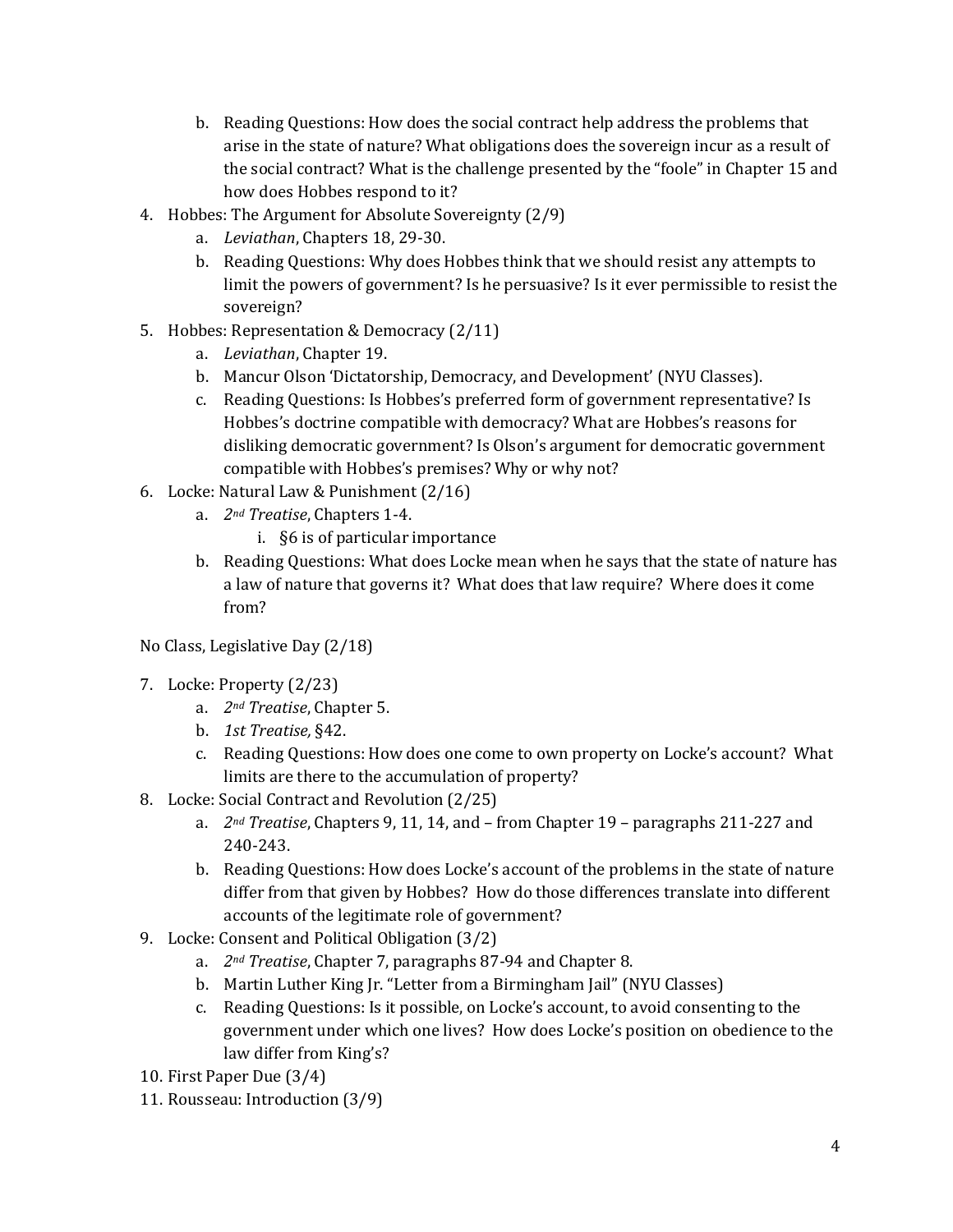- a. *Discourse on the Origin of Inequality*, pp. 45-55, 60-82 and 87-92.
- b. Reading Question: In what ways does Rousseau think that civilization has rendered people worse off?
- 12. Rousseau: The General Will (3/11)
	- a. *On the Social Contract*, Book 1 (All).
	- b. On the Social Contract, Book 2, Chapters 1-7.
	- c. Reading Question: What is the general will?
- 13. Rousseau: Freedom and the General Will (3/16)
	- a. On the Social Contract, Book 2, Chapter 11.
	- b. *On the Social Contract*, Book 3, Chapters 1, 3-6, 12, 15, & 18.
	- c. On the Social Contract, Book 4, Chapter 1.
	- d. Reading Question: In what sense would a political community ruled according to the general will advance the freedom of its members?
- 14. Rousseau: Equality (3/18)
	- a. Review: On the Social Contract, Book 2, Chapter 11.
	- b. Iris Marion Young "Polity and Group Difference" *Ethics* 1989 99/2, 250-274 (NYU Classes).
	- c. Elizabeth Kolbert "The Psychology of Inequality" *The New Yorker* (NYU Classes).
	- d. William Deresiewicz 'Don't Send Your Kid to the Ivy League' *The New Republic* (NYU) Classes).
	- e. Reading Questions: Why can liberty not subsist without equality? What kind of equality does liberty require? Is Rousseau's ideal of equal citizenship problematic? Why or why not?
- 15. David Hume (3/23)
	- a. "Of the Original Contract" (NYU Classes).
	- b. Reading Question: Why did Hume think that the idea of a social contract is unnecessary?
- 16. Bentham, Mill and Utilitarianism (3/25)
	- a. Jeremy Bentham *The Principles of Morals and Legislation*, Chapters 1-2 and 4 (NYU Classes).
	- b. John Stuart Mill *Utilitarianism*, pp. 120-126 and 162-168.
	- c. Reading Questions: What is the difference between higher and lower pleasures? How does that distinction differentiate Mill's position from Bentham's?
- 17. John Stuart Mill: On Liberty (3/30)
	- a. *On Liberty*, Chapter 1 (All).
	- b. *On Liberty*, Chapter 2 (pp. 18-27, 29-30, 35-42, 45-48, and 51-54).
	- c. Geoffrey Stone "Free Expression in Peril" *The Chronicle of Higher Education* 26 August 2016 (NYU Classes).
	- d. Reading Questions: What is the "one very simple" principle defended by Mill, what kinds of policies does it prohibit, and why does Mill think we should accept it?
- 18. John Stuart Mill: On Liberty  $(4/1)$ 
	- a. Charles R. Lawrence III "If He Hollers Let Him Go: Regulating Racist Speech on Campus" Duke Law Journal Jun 1990, pp. 431-438 and 449-466 (NYU Classes).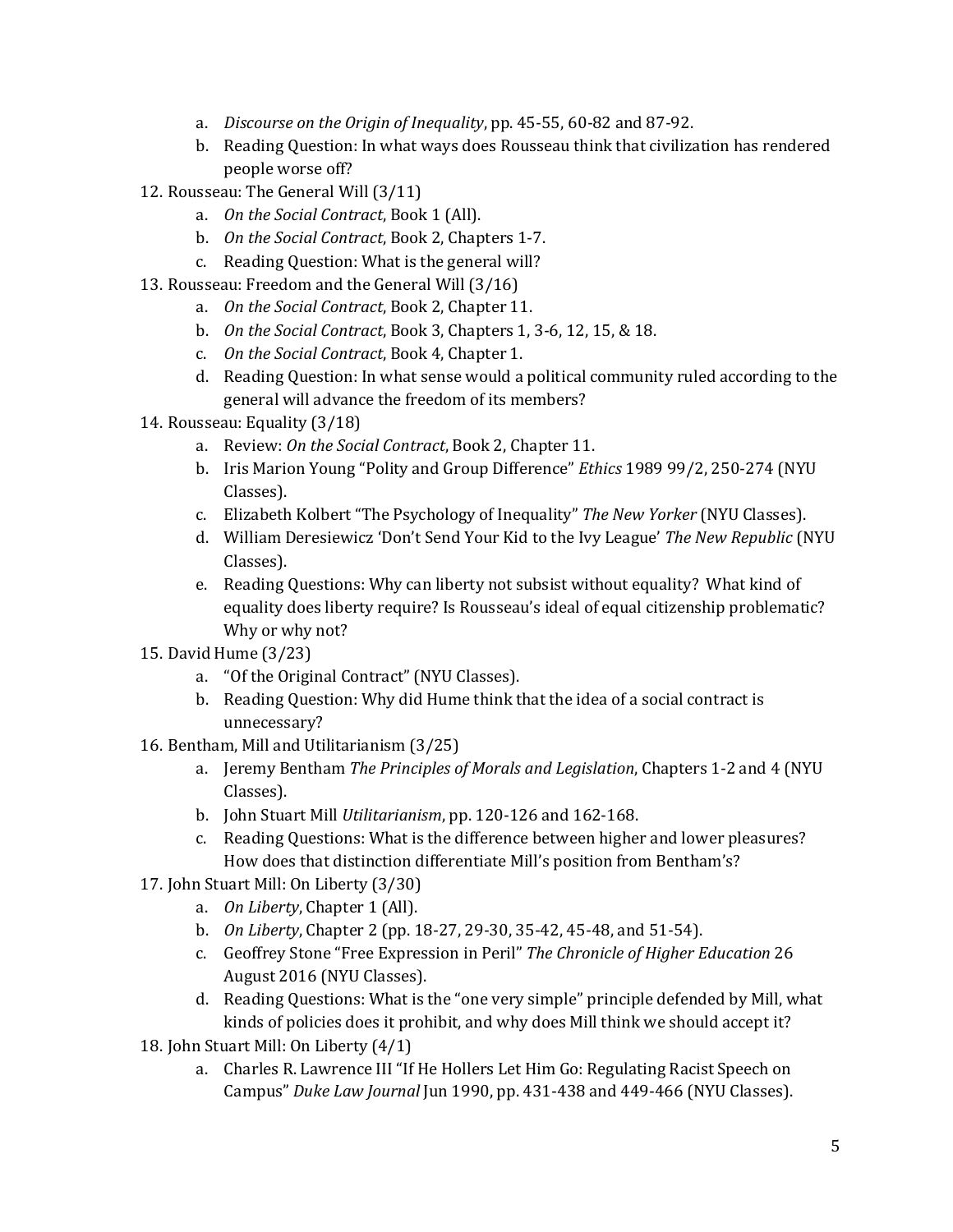- b. Zeynep Tufekci "It's the (Democracy-Poisoning) Golden Age of Free Speech" *Wired* https://www.wired.com/story/free-speech-issue-tech-turmoil-new-censorship/
- c. *On Liberty* pp. 55-67, 73-82 and 91-101 and 105-110.
- d. Reading Questions: Do Tufecki and Lawrence provide reason to think that Mill's position on free expression is too permissive? Why or why not? When does Mill think that it is permissible to interfere with the behavior of an individual? Are there other instances in which you would support interference? When and why?
- 19. John Stuart Mill: The Subjection of Women  $(4/6)$ 
	- a. The Subjection of Women, pp. 409-411, 422-435, 452-454, and 484-489, 496-500.
	- b. Martha Nussbaum "American Women" Sex and Social Justice Ch. 5 (NYU Classes).
	- c. Reading Questions: Reading question: Why does Mill say that "what is now called the nature of women is an eminently artificial thing" (428)? What would have to happen for real knowledge of the "nature of women" to emerge?
- 20. Second Paper Due (4/8)
- 21. Marx: Historical Materialism (4/13)
	- a. Marx *Selected Writings*, pp. 209-213 and 157-176.
	- b. W.E.B. Du Bois 'The Planter' *Black Reconstruction in America* (NYU Classes).
	- c. Reading Question: What does it mean to say that "the real basis" of the legal and political superstructure rises from the "economic structure of society"? In what specific ways does Marx's analysis of society and social change inform Du Bois's discussion of the Antebellum South and the causes of the Civil War?
- 22. Marx: Capitalism, Alienation and Liberal Ideology  $(4/15)$ 
	- a. Marx *Selected Writings*, pp. 1-2, 14-21, 40-53, and 58-68.
	- b. John Lanchester 'The Robots are Coming' *London Review of Books* (NYU Classes).
	- c. Reading Questions: Why is the liberty protected by capitalist societies inadequate? In what senses is a capitalist society alienating or dehumanizing?
- 23. Marx: Capitalism & Exploitation  $(4/20)$ 
	- a. Marx *Selected Writings*, pp. 255-273 and 281-300.
	- b. Reading Questions: What explains the exchange value of a good? Where does the capitalist's profit come from? Is all profit exploitative?
- 24. Marx: The Communist Ideal (4/22)
	- a. Marx *Selected Writings*, pp. 301-308 and 315-322.
	- b. Recommended, V.I. Lenin *The State and Revolution* pp. 77-90 (NYU Classes).
	- c. Recommended, F.A. Hayek "The Game of Catallaxy" pp. 115-120 (NYU Classes).
	- d. Reading Question: What is the difference between the lower and higher phases of a communist society? For Marx, is the elimination of exploitation sufficient for justice? Why or why not?
- 25. Rawls: Introduction: Overview & the Intuitive Argument  $(4/27)$ 
	- a. A Theory of Justice,<sup>1</sup> §1-4, 7-8, and 11-12.
	- b. Reading Questions: What is the original position? What role does it play in Rawls's position? What are the principles of justice and why do they permit some

<sup>&</sup>lt;u> 1989 - Johann Stein, marwolaethau a bh</u>  $1$  All assignments for *A Theory of Justice* refer to section numbers. So, §1-4 is equivalent to pp. 3-19 (in the revised edition)